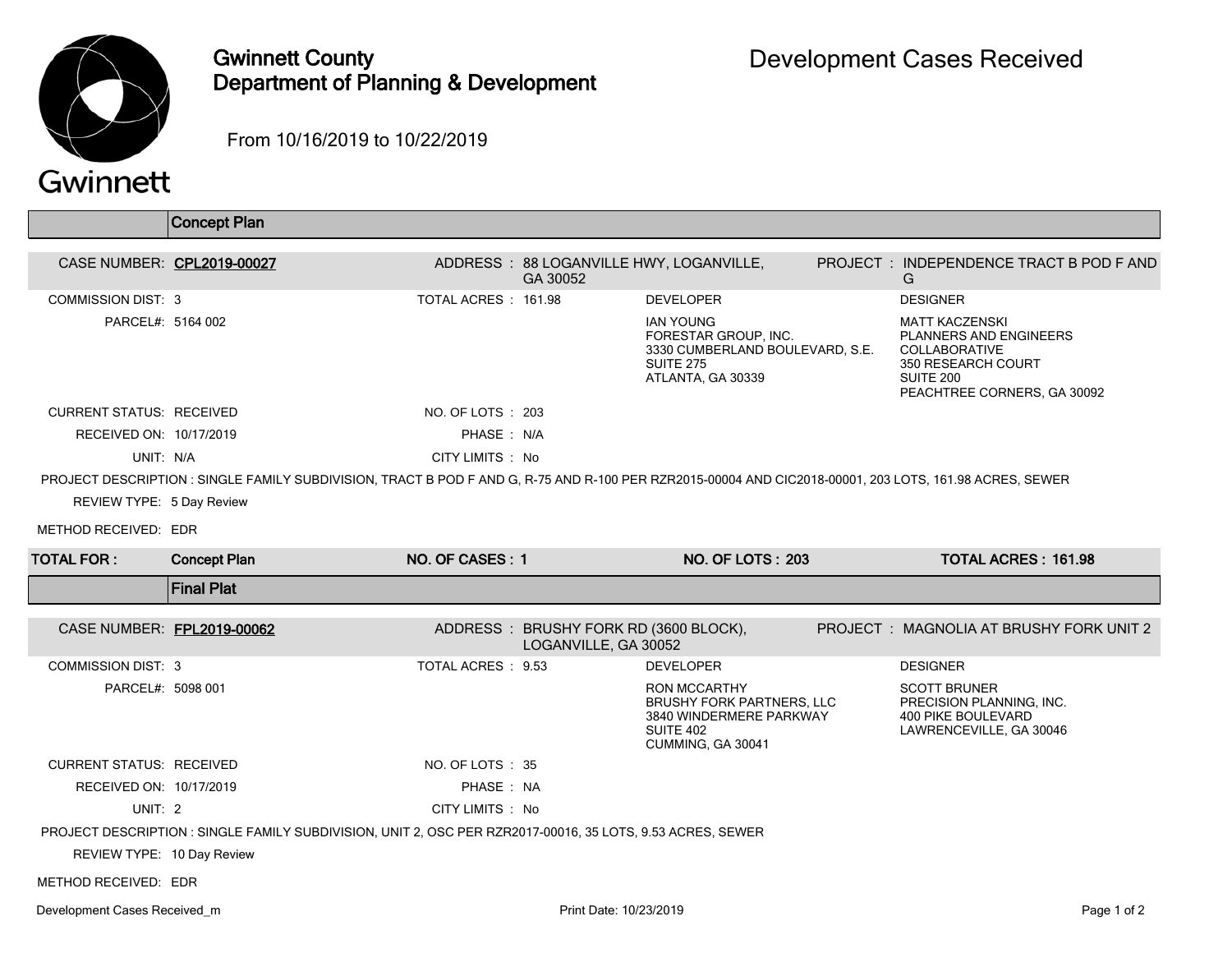| CASE NUMBER: FPL2019-00063                                                                                                          |                   |                     | ADDRESS: BRUSHY FORK RD (3200 BLOCK),<br>LOGANVILLE, GA 30052 |                                                                                                               |  | PROJECT : OAKS AT BRUSHY FORK UNIT 2                                                             |  |  |
|-------------------------------------------------------------------------------------------------------------------------------------|-------------------|---------------------|---------------------------------------------------------------|---------------------------------------------------------------------------------------------------------------|--|--------------------------------------------------------------------------------------------------|--|--|
| COMMISSION DIST: 3                                                                                                                  |                   | TOTAL ACRES : 15.27 |                                                               | <b>DEVELOPER</b>                                                                                              |  | <b>DESIGNER</b>                                                                                  |  |  |
| PARCEL#: 5098 001                                                                                                                   |                   |                     |                                                               | <b>RON MCCARTHY</b><br>BRUSHY FORK PARTNERS, LLC<br>3840 WINDERMERE PARKWAY<br>SUITE 402<br>CUMMING, GA 30041 |  | <b>ERIC SIMPSON</b><br>PRECISION PLANNING, INC.<br>400 PIKE BOULEVARD<br>LAWRENCEVILLE, GA 30046 |  |  |
| <b>CURRENT STATUS: RECEIVED</b>                                                                                                     |                   | NO. OF LOTS : 45    |                                                               |                                                                                                               |  |                                                                                                  |  |  |
| RECEIVED ON: 10/17/2019                                                                                                             |                   | PHASE: NA           |                                                               |                                                                                                               |  |                                                                                                  |  |  |
| UNIT: $2$                                                                                                                           |                   | CITY LIMITS : No    |                                                               |                                                                                                               |  |                                                                                                  |  |  |
| PROJECT DESCRIPTION : SINGLE FAMILY SUBDIVISION, UNIT 2, R-75 PER RZR2017-00017, 45 LOTS, 15.27 ACRES, 0.43 ACRES OPEN SPACE, SEWER |                   |                     |                                                               |                                                                                                               |  |                                                                                                  |  |  |
| REVIEW TYPE: 10 Day Review                                                                                                          |                   |                     |                                                               |                                                                                                               |  |                                                                                                  |  |  |
| METHOD RECEIVED: EDR                                                                                                                |                   |                     |                                                               |                                                                                                               |  |                                                                                                  |  |  |
| TOTAL FOR : I                                                                                                                       | <b>Final Plat</b> | NO. OF CASES: 2     |                                                               | NO. OF LOTS: 80                                                                                               |  | <b>TOTAL ACRES: 24.80</b>                                                                        |  |  |
|                                                                                                                                     |                   |                     |                                                               |                                                                                                               |  |                                                                                                  |  |  |
| <b>GRAND TOTALS</b>                                                                                                                 |                   | NO. OF CASES: 3     |                                                               | <b>NO. OF LOTS: 283</b>                                                                                       |  | TOTAL ACRES: 186.78                                                                              |  |  |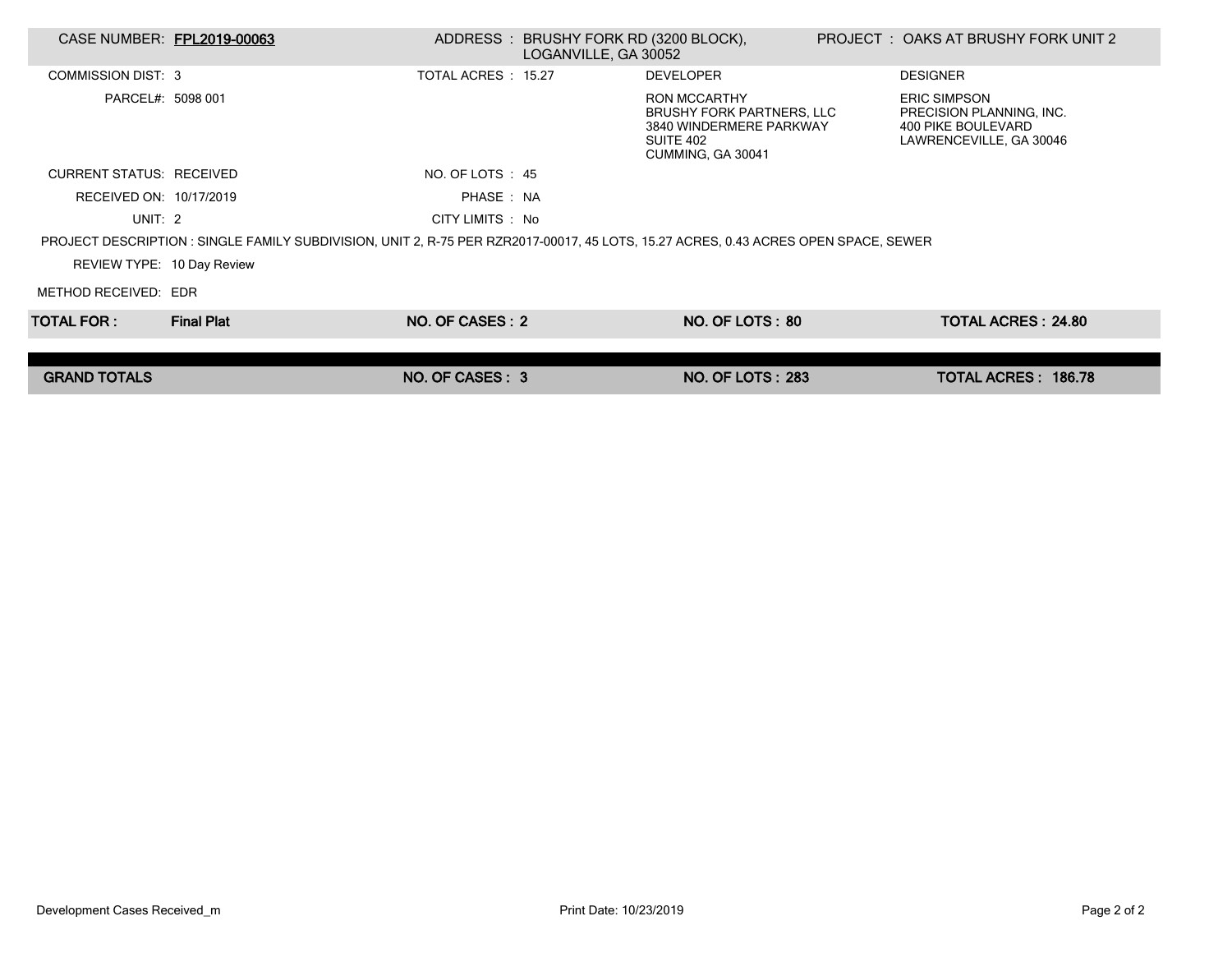

## Gwinnett County Department of Planning & Development

From 10/16/2019 to 10/22/2019

|                                                                                               | <b>Final Plat</b>                                                                                                     |                    |                                                   |                                                                                                                          |  |                                                                                                                    |  |  |
|-----------------------------------------------------------------------------------------------|-----------------------------------------------------------------------------------------------------------------------|--------------------|---------------------------------------------------|--------------------------------------------------------------------------------------------------------------------------|--|--------------------------------------------------------------------------------------------------------------------|--|--|
| CASE NUMBER: FPL2019-00061                                                                    |                                                                                                                       |                    | ADDRESS: 2231 SCENIC HWY, SNELLVILLE, GA<br>30078 |                                                                                                                          |  | PROJECT : RESTAURANT HOLDINGS, LLC                                                                                 |  |  |
| <b>COMMISSION DIST: 3</b>                                                                     |                                                                                                                       | TOTAL ACRES: 1.16  |                                                   | <b>DEVELOPER</b>                                                                                                         |  | <b>DESIGNER</b>                                                                                                    |  |  |
|                                                                                               | PARCEL#: 5026 028A                                                                                                    |                    |                                                   | RESTAURANT HOLDINGS, LLC<br><b>45 OTTAWA AVENUE</b><br>GRAND RAPIDS, MI 49503                                            |  | <b>JOE BAKER</b><br>SURVEYS PLUS, INC.<br>3575 SOUTH COBB DRIVE<br><b>SMYRNA, GA 30080</b>                         |  |  |
| <b>CURRENT STATUS: RECEIVED</b>                                                               |                                                                                                                       | NO. OF LOTS : 2    |                                                   |                                                                                                                          |  |                                                                                                                    |  |  |
| RECEIVED ON: 10/16/2019                                                                       |                                                                                                                       | PHASE: NA          |                                                   |                                                                                                                          |  |                                                                                                                    |  |  |
| UNIT: N/A                                                                                     |                                                                                                                       | CITY LIMITS : Yes  |                                                   |                                                                                                                          |  |                                                                                                                    |  |  |
|                                                                                               | PROJECT DESCRIPTION : CITY OF SNELLVILLE, RESTAURANT HOLDINGS, LLC, LOT CONFIGURATION, BN, 2 LOTS, 1.159 ACRES, SEWER |                    |                                                   |                                                                                                                          |  |                                                                                                                    |  |  |
| REVIEW TYPE: 10 Day Review                                                                    |                                                                                                                       |                    |                                                   |                                                                                                                          |  |                                                                                                                    |  |  |
| METHOD RECEIVED: EDR                                                                          |                                                                                                                       |                    |                                                   |                                                                                                                          |  |                                                                                                                    |  |  |
| CASE NUMBER: FPL2019-00064                                                                    |                                                                                                                       |                    |                                                   | ADDRESS: 194 ARCADO RD, LILBURN, GA 30047                                                                                |  | PROJECT : LUXOMNI POINTE                                                                                           |  |  |
| <b>COMMISSION DIST: 2</b>                                                                     |                                                                                                                       | TOTAL ACRES : 5.17 |                                                   | <b>DEVELOPER</b>                                                                                                         |  | <b>DESIGNER</b>                                                                                                    |  |  |
| PARCEL#: 6132 002                                                                             |                                                                                                                       |                    |                                                   | <b>THAD HIGGINS</b><br><b>TAYLOR MORRISON OF GEORGIA</b><br>4400 NORTHPOINT PARKWAY<br>SUITE 295<br>ALPHARETTA, GA 30022 |  | <b>CHRIS SANFORD</b><br>PLANNERS AND ENGINEERS<br><b>COLLABORATIVE</b><br>350 RESEARCH COURT<br>NORCROSS, GA 30092 |  |  |
| <b>CURRENT STATUS: RECEIVED</b>                                                               |                                                                                                                       | NO. OF LOTS: 47    |                                                   |                                                                                                                          |  |                                                                                                                    |  |  |
| RECEIVED ON: 10/21/2019                                                                       |                                                                                                                       | PHASE: NA          |                                                   |                                                                                                                          |  |                                                                                                                    |  |  |
| UNIT: N/A                                                                                     |                                                                                                                       | CITY LIMITS : Yes  |                                                   |                                                                                                                          |  |                                                                                                                    |  |  |
| PROJECT DESCRIPTION : CITY OF LILBURN, LUXOMNI POINTE, R-2, 47 LOTS, 5.175 TOTAL ACRES, SEWER |                                                                                                                       |                    |                                                   |                                                                                                                          |  |                                                                                                                    |  |  |
| REVIEW TYPE: 10 Day Review                                                                    |                                                                                                                       |                    |                                                   |                                                                                                                          |  |                                                                                                                    |  |  |
| METHOD RECEIVED: EDR                                                                          |                                                                                                                       |                    |                                                   |                                                                                                                          |  |                                                                                                                    |  |  |
| <b>TOTAL FOR :</b>                                                                            | <b>Final Plat</b>                                                                                                     | NO. OF CASES: 2    |                                                   | NO. OF LOTS: 49                                                                                                          |  | <b>TOTAL ACRES: 6.33</b>                                                                                           |  |  |